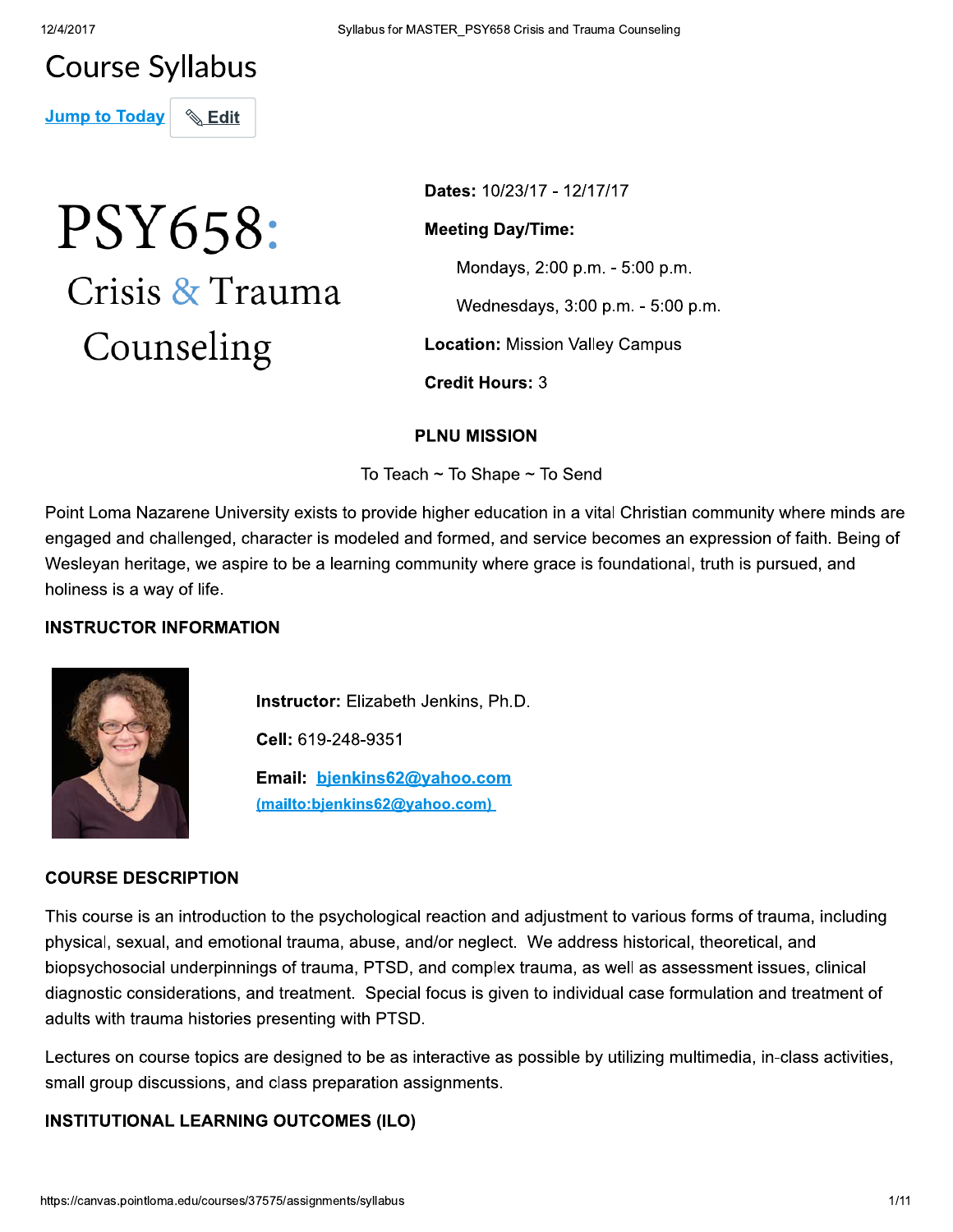#### 1. Learning, Informed by our Faith in Christ

Students will acquire knowledge of human cultures and the physical and natural world while developing skills and habits of the mind that foster lifelong learning.

- 2. Growing, In a Christ-Centered Faith Community Students will develop a deeper and more informed understanding of others as they negotiate complex professional, environmental and social contexts.
- 3. Serving, In a Context of Christian Faith

Students will serve locally and/or globally in vocational and social settings.

# **PROGRAM LEARNING OUTCOMES (PLO)**

- 1. Students will articulate a clear, accurate understanding of their professional identity as either an LMFT or LPCC, or both.
- 2. Students will demonstrate knowledge of the fundamental domains in their selected area of specialization, in professional clinical counseling (i.e., foundations; counseling prevention, and intervention, diversity & advocacy; assessment; research & evaluation; and diagnosis) or marriage and family therapy (i.e., human development, family dynamics, systemic thinking, interactional theories, traditional and contemporary marriage and family theories, research and cultural context).
- 3. Students will demonstrate ability to apply relevant research and evaluation models in practice of clinical counseling.
- 4. Students will demonstrate skills and practices of clinical counseling in the delivery of mental health services (e.g., assessment, diagnosis, treatment, termination, documentation, & ethical practice).
- 5. Students will deliver mental health services with multicultural competence and sensitivity.
- 6. Students will demonstrate ability to integrate faith with clinical counseling practice in clinically appropriate, culturally sensitive, and ethical manner.

# **COURSE LEARNING OUTCOMES**

After completing this course, you should be able to:

- 1. Demonstrate understanding of the significant historical and theoretical underpinnings related to the development of psychological stress and stress disorders, including antecedence, soliloguy, and carious clinical presentations;
- 2. Demonstrate understanding of the psychological reaction and adjustment to various forms of trauma, including physical, sexual, and emotional trauma and/or abuse or neglect;
- 3. Demonstrate understanding of posttraumatic stress states through a biopsychosocial framework;
- 4. Deepen understanding insofar as individual case formulation and treatment of adults with trauma histories;
- 5. Demonstrate understanding of various forms of stress reaction, including PTSD, various forms of dissociation, and/or complex trauma; and
- 6. Deepen understanding of the application of therapeutic techniques in working with trauma and diverse populations.

# **GROUND RULES OF THE COURSE**

Together we will create a dynamic learning environment where:

- 1. Learning is challenging but safe.
- 2. Learning is experiential and active.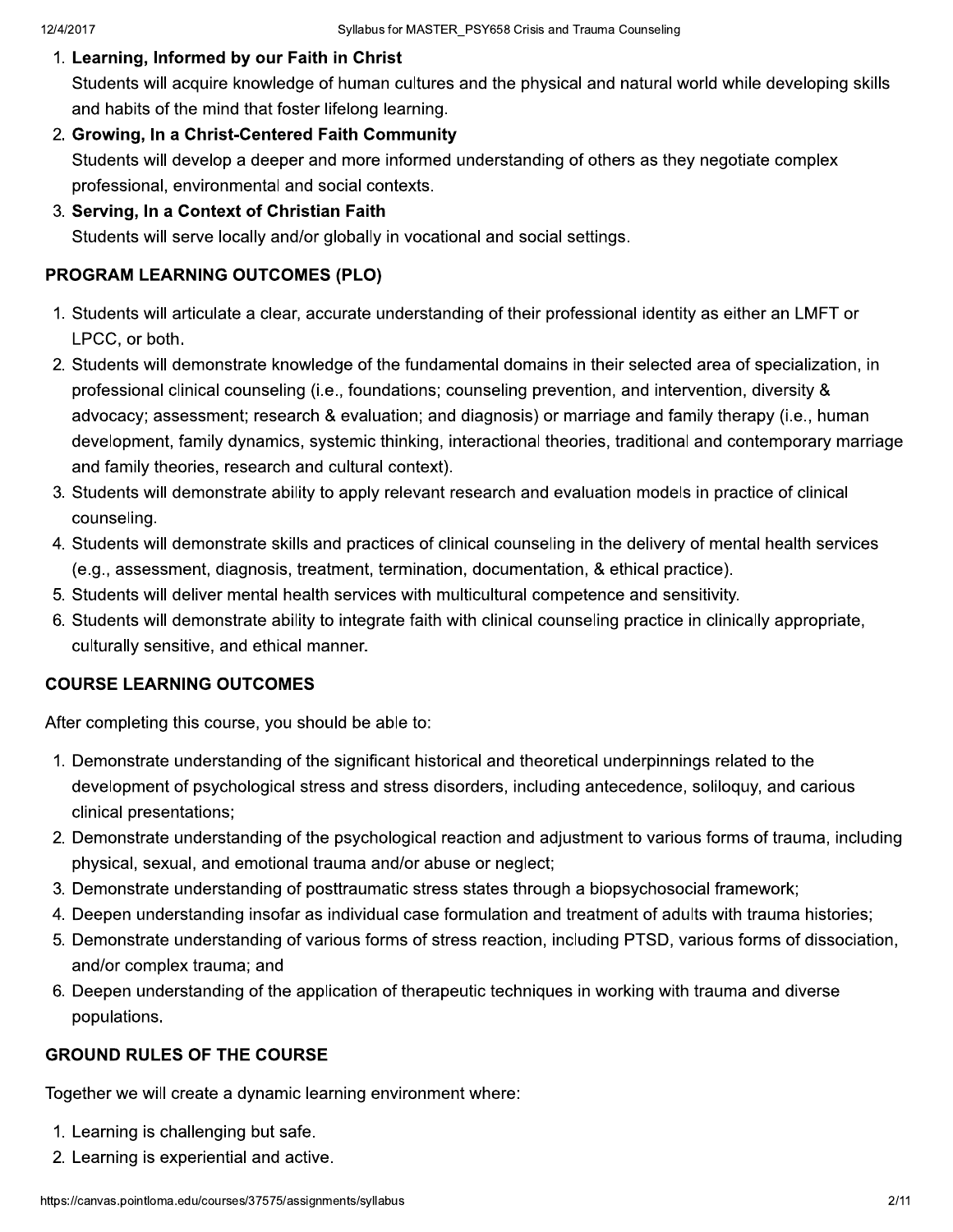- 3. Communication is open . . . opposing viewpoints are welcomed.
- 4. All are learners and all are teachers. . . we will learn from each other.
- 5. Mistakes are okay. . . this is a no-guilt, no-blame zone.
- 6. The point is to learn and grow. . . grades are a by-product and not the goal.
- 7. Integrity and honesty are expected.

#### **CREDIT HOUR INFORMATION**

This course meets PLNU and WASC credit hour policy requirements for contact hours as evidenced by the table below (3 credit units):

| <b>Assignments</b>                                  | <b>Pre-Course</b><br><b>Hours</b> | <b>Course</b><br><b>Hours</b> | <b>Post-Course</b><br><b>Hours</b> |
|-----------------------------------------------------|-----------------------------------|-------------------------------|------------------------------------|
| Face-to-face Class Sessions                         |                                   | 40                            |                                    |
| Online Participation in forums,<br>groups, etc.     | 5                                 |                               | 5                                  |
| Reading                                             | 10                                | 5                             | 10 <sup>1</sup>                    |
| Writing                                             |                                   | 10                            | 20 <sup>1</sup>                    |
| Other Assignments and Learning<br><b>Activities</b> | 5                                 | 5                             | 5                                  |
| <b>Exams &amp; Quizzes</b>                          | 4                                 | 5                             | 5                                  |
|                                                     | 24                                | 65                            | 45                                 |
| <b>TOTAL HOURS</b>                                  |                                   |                               | 134                                |

# **REQUIRED TEXTS AND RECOMMENDED RESOURCES**

Curran, Linda A. (2013). 101 Trauma-Informed Interventions: Activities, Exercises, and Assignments to Move the Client and Therapy Forward. Pesi Publishing.

Kanel, Kristi. (2015). A Guide to Crisis Intervention, 5<sup>th</sup> Edition. Stamford, CT: Cengage.

Van der Kolk, Bessel. (2014). The Body Keeps The Score: Brain, Mind, and Body in the Healing of Trauma. New York, New York: Penguin.

# **ADDITIONAL READINGS**

American Psychological Association. (2010). Publication Manual of the American Psychological Association, 6<sup>th</sup> Edition. Washington, DC: American Psychological Association.

#### **COURSE REQUIREMENTS**

1. Canvas Journal Questions: The course text and lecture materials have been supplemented with questions designed to personalize the material covered in class. It is expected that course material will be read before the scheduled lecture so that informed and lively discussion may be the primary focus of class meetings. Journal questions may also be utilized for class discussion, so please attempt to complete your thoughtful responses prior to class.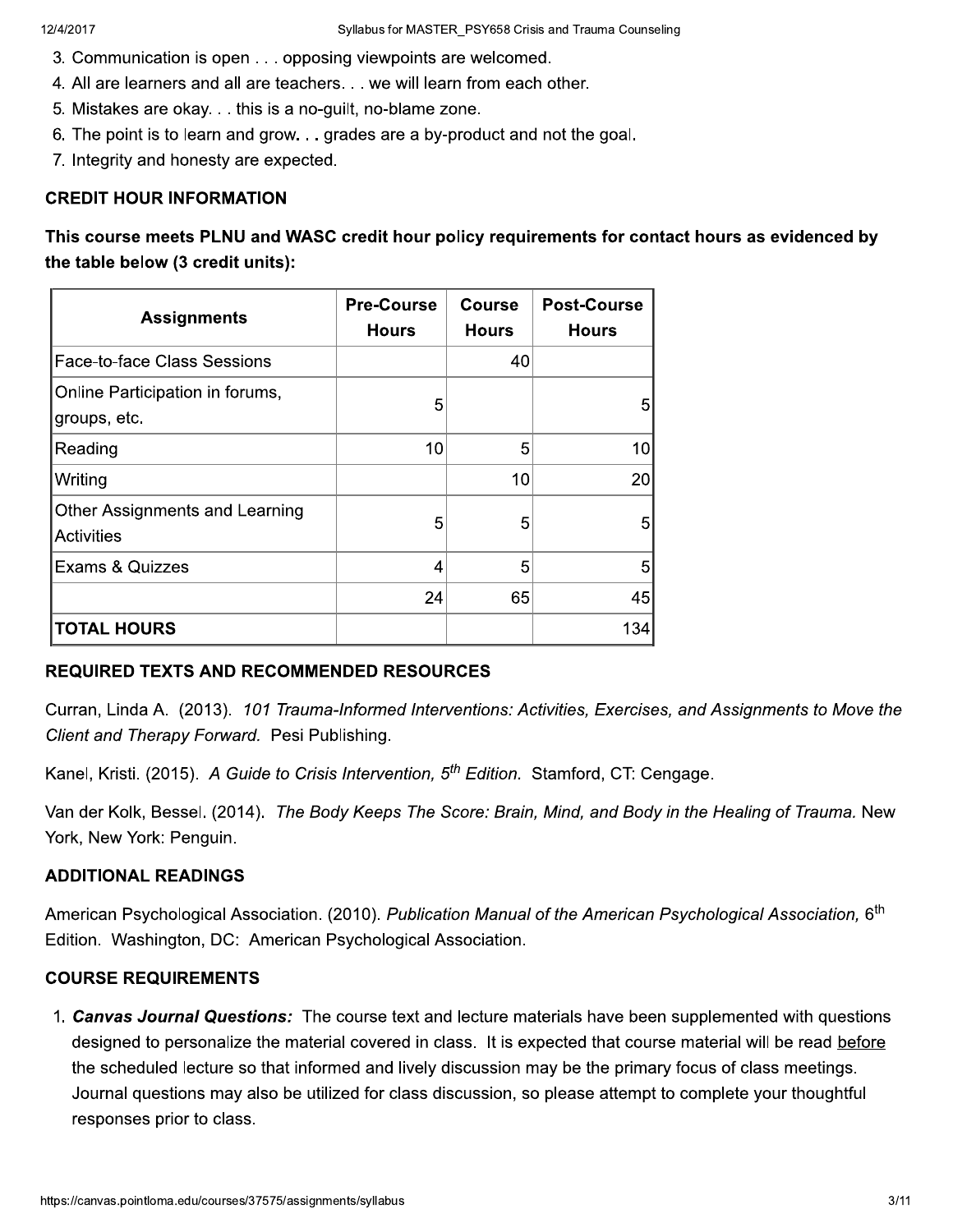- 2. Reflection Paper: Write a reflection paper for The Body Keeps The Score. Some things you might include are: how the reading has shaped your beliefs about trauma and the best interventions for someone in crisis. Since these are your reflections, you may use first person in this paper. Minimum length: 5 pages. (APA style not required)
- 3. **Brief Presentation:** Identify one of the many interventions listed in 101 Interventions and guide the class through its implementation. This presentation should be between 15 and 30 minutes in length. Be prepared to explain why you chose this intervention and why you think it may be effective as a treatment.
- 4. **Online CEUs:** Go to Psychological First Aid and complete the 6 hour training course and submit the proof of completion certificate by the end of the module.
- 5. Four Exams: Exams will be objective and include multiple choice as well as essay. They will not be cumulative. Exams will include assigned reading and lecture material.
- 6. Attendance and Participation: If a student misses a class for a University excused absence, the student must provide the appropriate documentation to the professor. No penalty will be assessed for an approved University excused absence from class. Any work, assignments, class notes, or other information presented during the class during which the student is absent is the sole responsibility of the student. Please seek this information from fellow students who attended that class session before contacting the professor.

In the event of an officially excused absence on the due date of an assignment, the assignment will be due the next class time. All penalties for late assignments will then be assessed from that revised due date.

Class participation is necessary to demonstrate familiarity with the assignments and the ability to transfer theory into practice. The following criteria will be used to evaluate participation.

- --Participation in discussions
- --Appropriateness of comments
- --Comments useful for clarification or meaningful contribution to the class
- --Willingness to participate in exercises and simulations
- --Sensitivity to participation of others in the class; avoids dominating discussions
- --Class participation demonstrates understanding of learned theory

# **APA Papers**

All papers written in the Grad Counseling program should be in APA style. Here are some helpful websites to help you write and format your paper:

- APA Style Essentials Prof. Degelman Vanguard University (http://www.vanguard.edu/psychology/faculty/douglas-degelman/apa-style/)
- Downloadable APA Style Helper: APA for Psychology (http://www.docstyles.com/apaguide.html)
- Psychology with Style: A Hypertext Writing Guide (http://www.uwsp.edu/psych/APA4b.htm)
- The OWL at Purdue: APA Style (https://owl.english.purdue.edu/owl/section/2/10/)  $\bullet$

All papers should include the following sections unless indicated otherwise: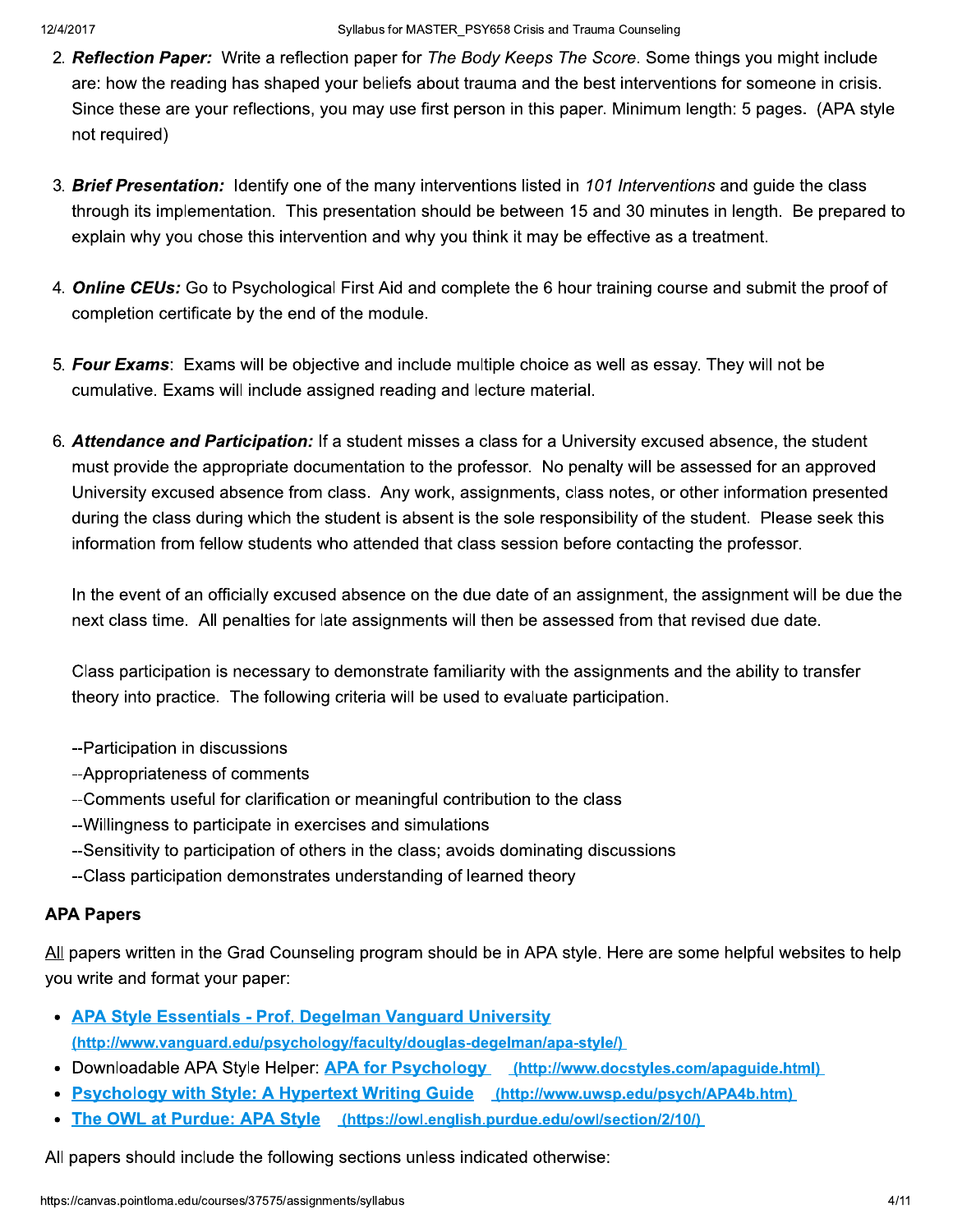- 1. Title page
- 2. Abstract
- 3. Main body with headings
- 4. Reference page

Please check the APA Manual or the websites for further formatting helps.

#### **CREDIT HOUR INFORMATION**

This course meets PLNU and WASC credit hour policy requirements for contact hours as evidenced by the table below (3 credit units):

#### **ASSESSMENT AND GRADING**

| <b>ASSIGNMENTS</b>                | <b>POINTS</b> |
|-----------------------------------|---------------|
| Canvas Journal Questions 7@20 pts | 140           |
| Reflection Paper on Van Der Kolk  | 100           |
| <b>Brief Presentation</b>         | 100           |
| Examinations 4@100 pts            | 400           |
| <b>Psychological First Aid</b>    | 100           |
| Attendance and Participation      | 60            |
| TOTAL                             | 900           |

#### **GRADE SCALE**

|           | <b>Grade Scale Based on Percentage of Points Earned</b> |              |          |             |
|-----------|---------------------------------------------------------|--------------|----------|-------------|
| A 93-100  | IB+ 87-89                                               | $ C+ 77-79 $ | D+ 67-69 | $F \leq 59$ |
| IA- 90-92 | B 83-86                                                 | IC 73-76     | D 63-66  |             |
|           | IB-80-82                                                | IC- 70-72    | D-60-62  |             |

Only grades of C- or better will count toward program GPA.  $\,$ 

A cumulative program GPA of 3.0 or higher is required to graduate.  $\,$ 

NOTE: It is your responsibility to maintain your class schedule. Should the need arise to drop this course (personal emergencies, poor performance, etc.); you have the responsibility to first contact the professors. Then if no accommodations can be made, you are responsible to follow through (provided the drop date meets the stated calendar deadline established by the University).

# **COURSE POLICIES**

protected by the US<br>violate the law.<br>https://canvas.pointloma.ed Point Loma Nazarene University, as a non-profit equcational institution, is entitled by law to use materials i protected by the US Copyright Act for classroom education. Any use of those materials outside the class may violate the law.  $\blacksquare$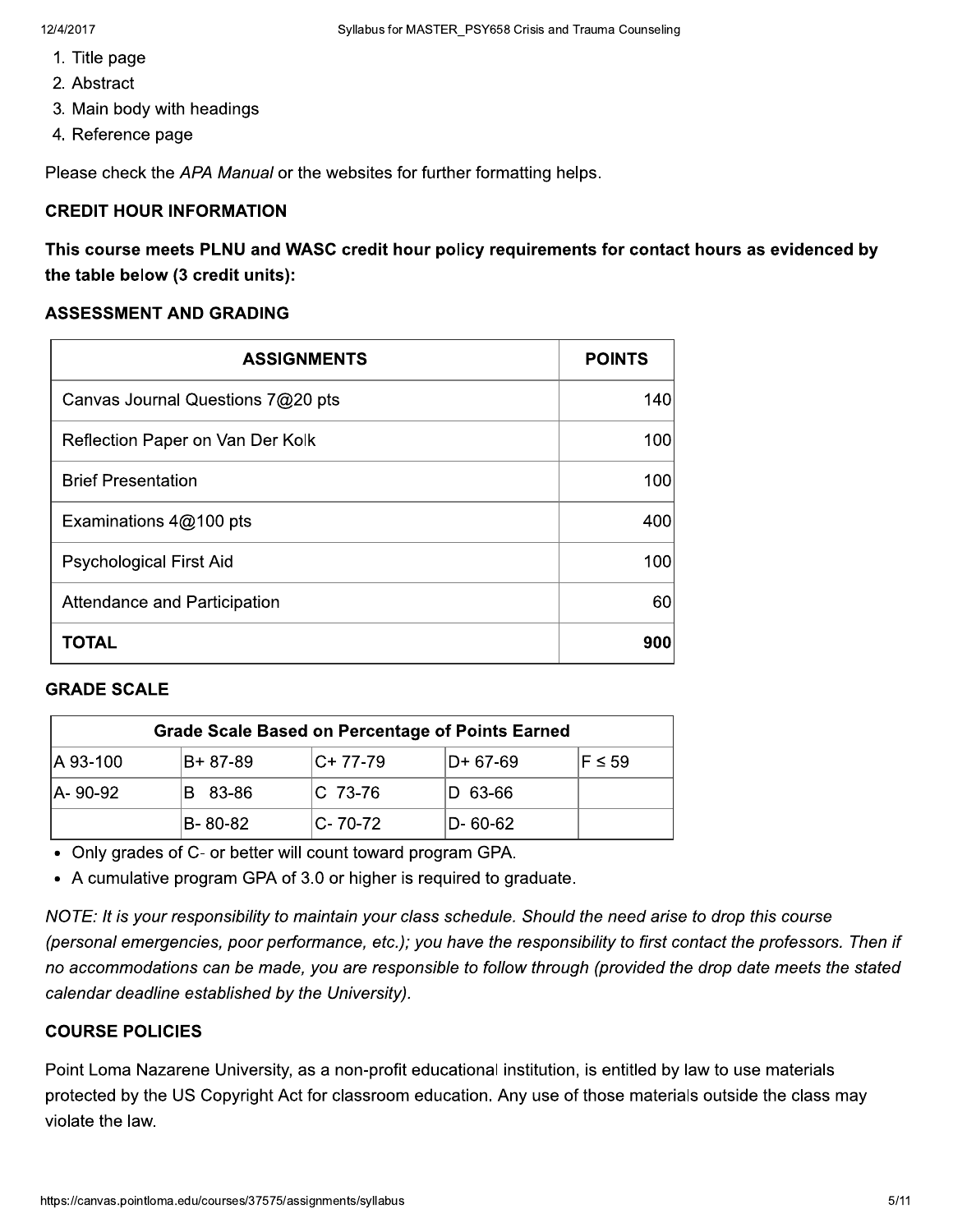#### 1. Academic Honesty

Students should demonstrate academic honesty by doing original work and by giving appropriate credit to the ideas of others. As explained in the university catalog, academic dishonesty is the act of presenting information, ideas, and/or concepts as one's own when in reality they are the results of another person's creativity and effort. Violations of university academic honesty include cheating, plagiarism, falsification, aiding the academic dishonesty of others, or malicious misuse of university resources. A faculty member who believes a situation involving academic dishonesty has been detected may assign a failing grade for a) that particular assignment or examination, and/or b) the course following the procedure in the university catalog. Students may appeal also using the procedure in the university catalog. See Academic Policies in the current PLNU catalog (https://catalog.pointloma.edu/) for further information.

# 2. Identity Fraud

Committing identity fraud is considered particularly serious and could have legal as well as institutional implications. Any student who has another individual impersonate or in any other way commit identity fraud in any course, assignment, exam, or any type of academic exercise will be permanently suspended from Point Loma.

# 3. Final Examination Policy

Successful completion of this class requires taking the final examination on its scheduled day. The final examination schedule is posted on the **Class Schedules** 

(http://www.pointloma.edu/experience/academics/class-schedules) site. No requests for early examinations will be approved.

#### 4. Participation

Your participation (think of this as 'contribution') in the course is monitored and graded. Your interaction with the course content, the instructor, fellow students, and the learning process directly influences your level of success in the course. You need to demonstrate that you have truly completed the assigned readings, shared what vou learned from them, and demonstrate understanding and application of the concepts presented. Participation in the course will benefit your overall online experience as well as the experience of others in the course.

# 5. Classroom Etiquette

Students are expected to actively engage in an adult learning environment. Behaviors that disrupt the classroom environment and interfere with the learning of others are prohibited. Examples include talking with other students during a presentation or when others are speaking, texting, gaming, internet browsing, or reading non-course related materials. All pagers, cellphones, and other electronic communication devices will be turned off at the beginning of class. Tablets and computers are allowed in class for note-taking purposes only, unless otherwise directed by the instructor. Arriving late and leaving early are strongly discouraged and disruptive to the class.

Respect each person's opinions. Be considerate while your peers are speaking and actively engage them only when they have completed their point. Discourteous comments and side conversations will not be tolerated and will be addressed openly and directly by the instructor. Should a student's behavior become disruptive to the productivity of the course they will be asked to leave the classroom and not receive credit for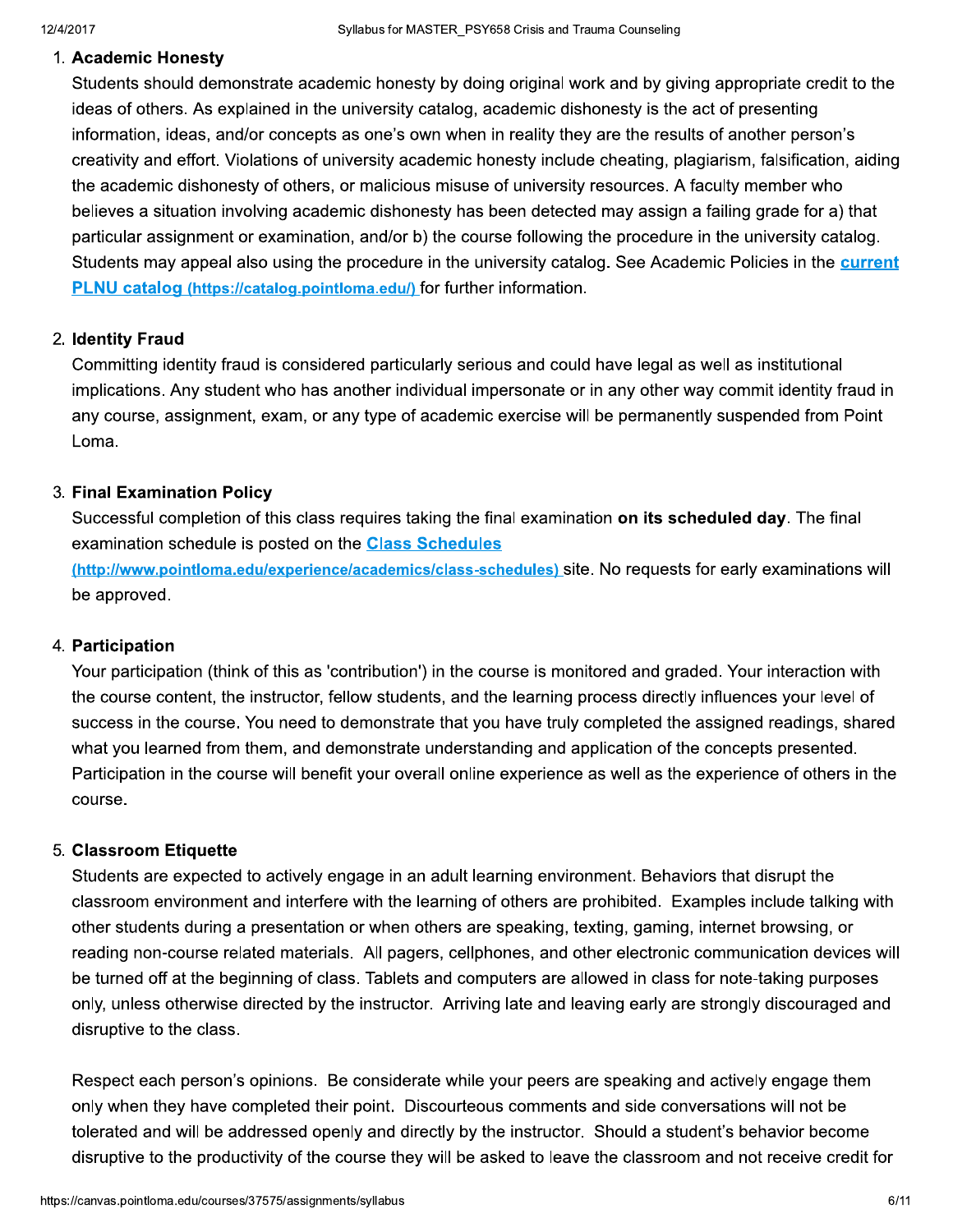attendance.

#### 6. Withdrawal

If you need to withdraw from the class, please notify the instructor and your Point Loma advisor immediately. A student may withdraw by the end of the first week of class and receive a grade of W. If a student withdraws from the program, he/she must submit a letter for withdrawal. A last date to withdraw is posted in the Academic Calendar on the PLNU website. Students will be assigned a grade of W or WF consistent with Point Loma Nazarene University policy in the grading section of the catalog. Failure to attend class does not constitute a withdrawal and students will receive an "F" if not properly withdrawn. Withdrawing from a class may result in a graduated refund and may affect your financial aid. Be sure to contact your financial aid counselor.

# 7. Use of Technology

In order to be successful in the online environment, you'll need to meet the minimum technology and system requirements; please refer to the Technology and System Requirements page. Problems with technology do not relieve you of the responsibility of participating, turning in your assignments, or completing your class work. If you do need technical help you may click on the HELP button (located on the top-right corner of Canvas) and choose from whom you want assistance, or you may contact the campus help desk (619.849.2222).

# 8. University Catalog

For additional Point Loma policy items, review the latest Point Loma Nazarene University Catalog (https://catalog.pointloma.edu/index.php).

# 9. Accessibility of Historical Data in Point Loma Classes

PLNU strives to protect and preserve student data in accordance with FERPA laws. It is important for students and faculty to note that due to the nature of digital information, no data transmitted via emails or online learning management systems is entirely free from observation. The contents of this class, including the class discussion, may be monitored by PLNU faculty and staff at any time for the purposes of assisting students, gathering data, instructor training, or assessing the program.

# 10. Confidentiality of Course Discussion and Assignments

Materials posted to the class discussion or to an assignment thread are for class use only. Students and faculty are to protect the confidentiality of all classroom materials and should never transmit any classroom materials without specific written permission of the person quoted and the instructor.

# 11. Academic Accommodations

If you have a diagnosed disability, please contact the Disability Services Representative within the first two weeks of class to demonstrate need and to register for accommodations by email at **drc@pointloma.edu** (mailto:drc@pointloma.edu)

# 12. Spiritual Care

A cornerstone of a PLNU education is helping students realize their mental, physical, social, moral, and spiritual ideals. Understanding and living out a personal commitment to faith and our Wesleyan heritage are means for achieving self-worth and understanding, the motivation for building a just social order. Students receive support to build skills and habits in spiritual formation that motivate a life of service which is lifetime.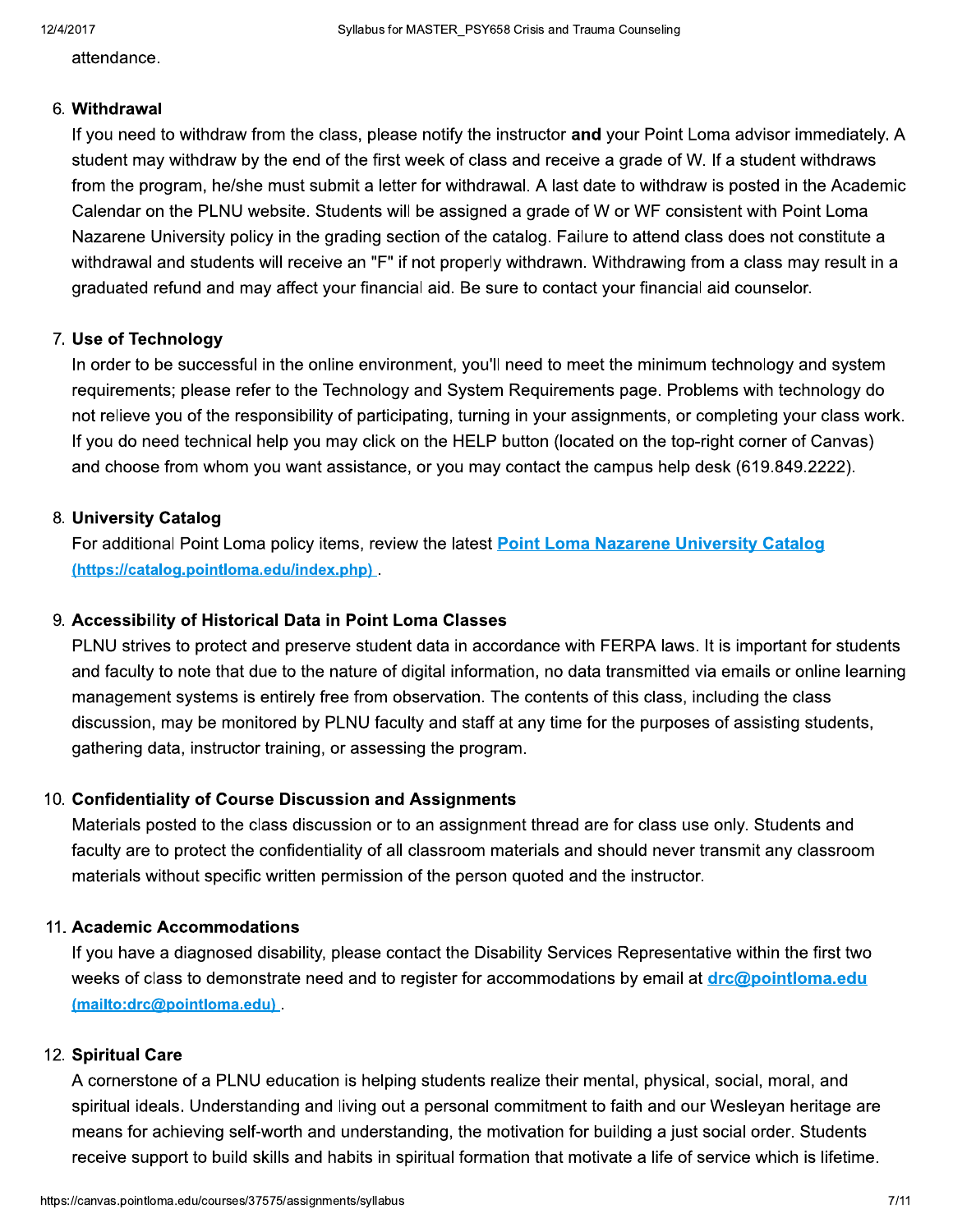PLNU encourages community engagement among students, faculty, and staff that honors service to others as an expression of that commitment. There are resources for your Christian faith journey available at Graduate and Professional Student Spiritual Life (https://www.pointloma.edu/opportunities/graduate-professionalstudent-spiritual-life)

# 13. Copyright Policy

Point Loma Nazarene University, as a non-profit educational institution, is entitled by law to use materials protected by the US Copyright Act for classroom education. Any use of those materials outside the class may violate the law.

# **COURSE SCHEDULE AND ASSIGNMENTS**

| <b>Date</b> | <b>Topic</b>                                              | <b>Assignment</b>                                | <b>Required Reading</b>                                                       |
|-------------|-----------------------------------------------------------|--------------------------------------------------|-------------------------------------------------------------------------------|
| Week 1:     |                                                           |                                                  |                                                                               |
| 10/23       | What is a Crisis?                                         | <b>ACE Test</b>                                  | Kanel, Chapter 1, pp. 1-25; Van<br>Der Kolk, Chapters 1 & 2, 1-38             |
| 10/25       | Ethical, Legal, and Professional<br><b>Issues</b>         | <b>Journal Question 1</b>                        | Kanel, Chapter 2, pp. 27-44; Van<br>Der Kolk, Chapter 3, pp. 39-47            |
| Week 2:     |                                                           |                                                  |                                                                               |
| 10/30       | Crisis Intervention - Models to<br><b>Guide Us</b>        |                                                  | Kanel, Chapter 3, pp. 48-79;<br>Van Der Kolk, Chapter 4, pp.<br>51-73         |
| 11/01       | Exam 1                                                    | Exam 1: Chapters 1-3                             |                                                                               |
| Week 3:     |                                                           |                                                  |                                                                               |
| 11/6        | Psychotic Decompensation and<br>Dangerousness in a Crisis | Journal Question 2<br><b>Brief Presentations</b> | Kanel, Chapter 4, pp. 82-105;<br>Van Der Kolk, Chapters 5 & 6,<br>74-104      |
| 11/8        | <b>Specific Developmental Crises</b>                      |                                                  | Kanel, Chapter 5, pp. 109-129;<br>Van Der Kolk, Chapters 7-10,<br>pp. 107-170 |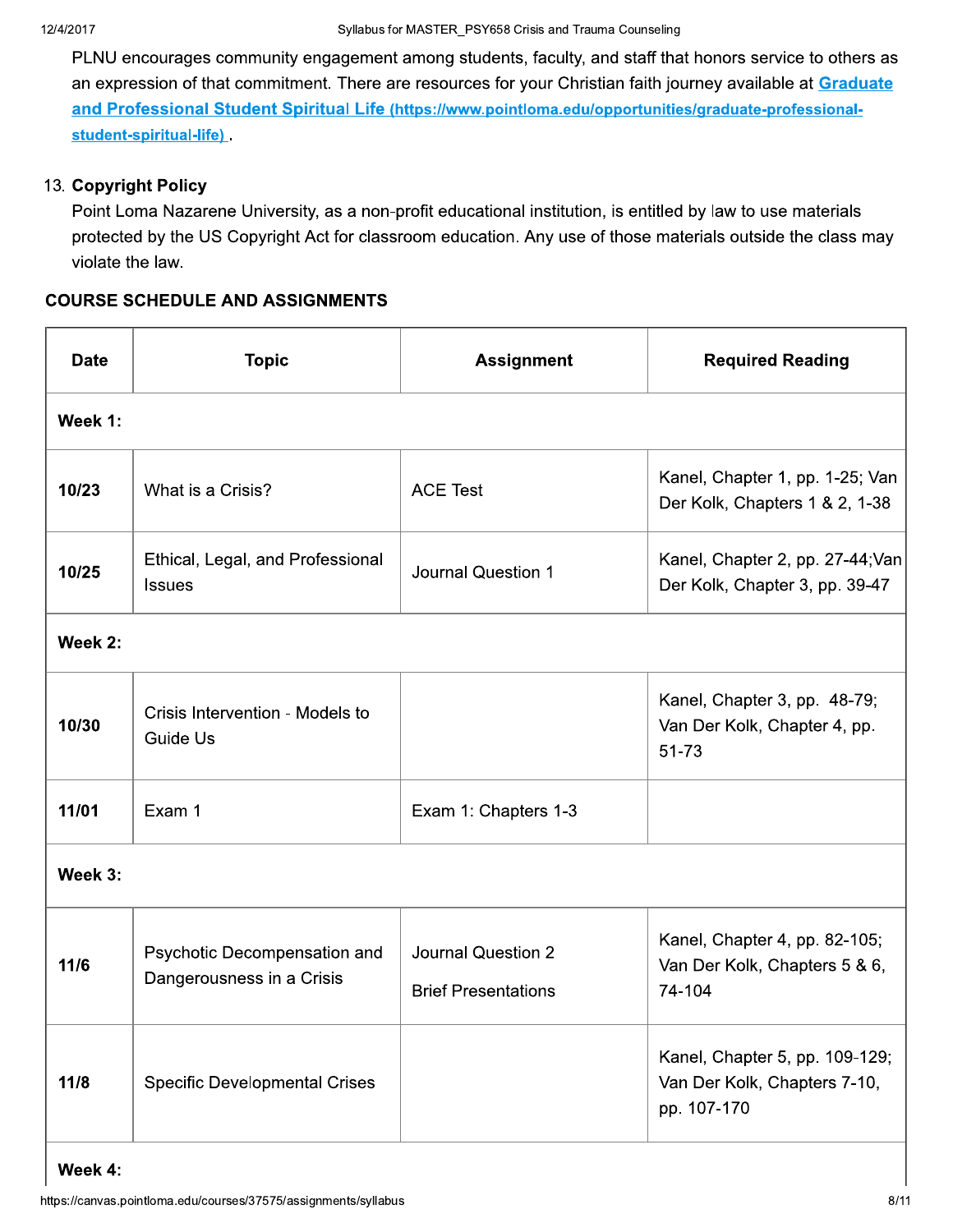| 11/13   | <b>Crises of Loss</b>                   | Journal Question 3<br><b>Brief Presentations</b>        | Kanel, Chapter 6, pp. 133-151;<br>Van Der Kolk, Chapters 11 &<br>12, 173-201      |
|---------|-----------------------------------------|---------------------------------------------------------|-----------------------------------------------------------------------------------|
| 11/15   | Exam 2                                  | Exam 2: Chapters 4-6                                    |                                                                                   |
| Week 5: |                                         |                                                         |                                                                                   |
| 11/20   | <b>PTSD</b>                             | Journal Question 4<br><b>Brief Presentations</b>        | Kanel, Chapter 7, pp. 154-173;<br>Van Der Kolk, Chapter 13 & 14,<br>pp. 205-249   |
| 11/22   | Thanksgiving - No Classes               |                                                         |                                                                                   |
| Week 6: |                                         |                                                         |                                                                                   |
| 11/27   | Veteran's Issues                        | <b>Journal Question 5</b><br><b>Brief Presentations</b> | Kanel, Chapter 8, pp. 176-194;<br>Van Der Kolk, Chapters 15 &<br>15, pp. 250-278  |
| 11/29   | Sexual Assault and Rape                 | <b>Brief Presentations</b>                              | Kanel, Chapter 9, pp. 199-207;<br>Van Der Kolk, Chapters 17 &<br>18, pp. 279-310  |
| Week 7: |                                         |                                                         |                                                                                   |
| 12/4    | <b>Crises of Personal Victimization</b> | Journal Question 6<br><b>Brief Presentations</b>        | Kanel, Chapter 10, pp. 210-239;<br>Van Der Kolk, Chapters 19 &<br>20, pp. 311-348 |
| 12/6    | Exam 3                                  | Exam 3: Chapters 7 - 9                                  |                                                                                   |
| Week 8: |                                         |                                                         |                                                                                   |
| 12/11   | <b>Crises Related to Illness</b>        | Journal Question 7                                      | Kanel, Chapter 12, pp. 270-294                                                    |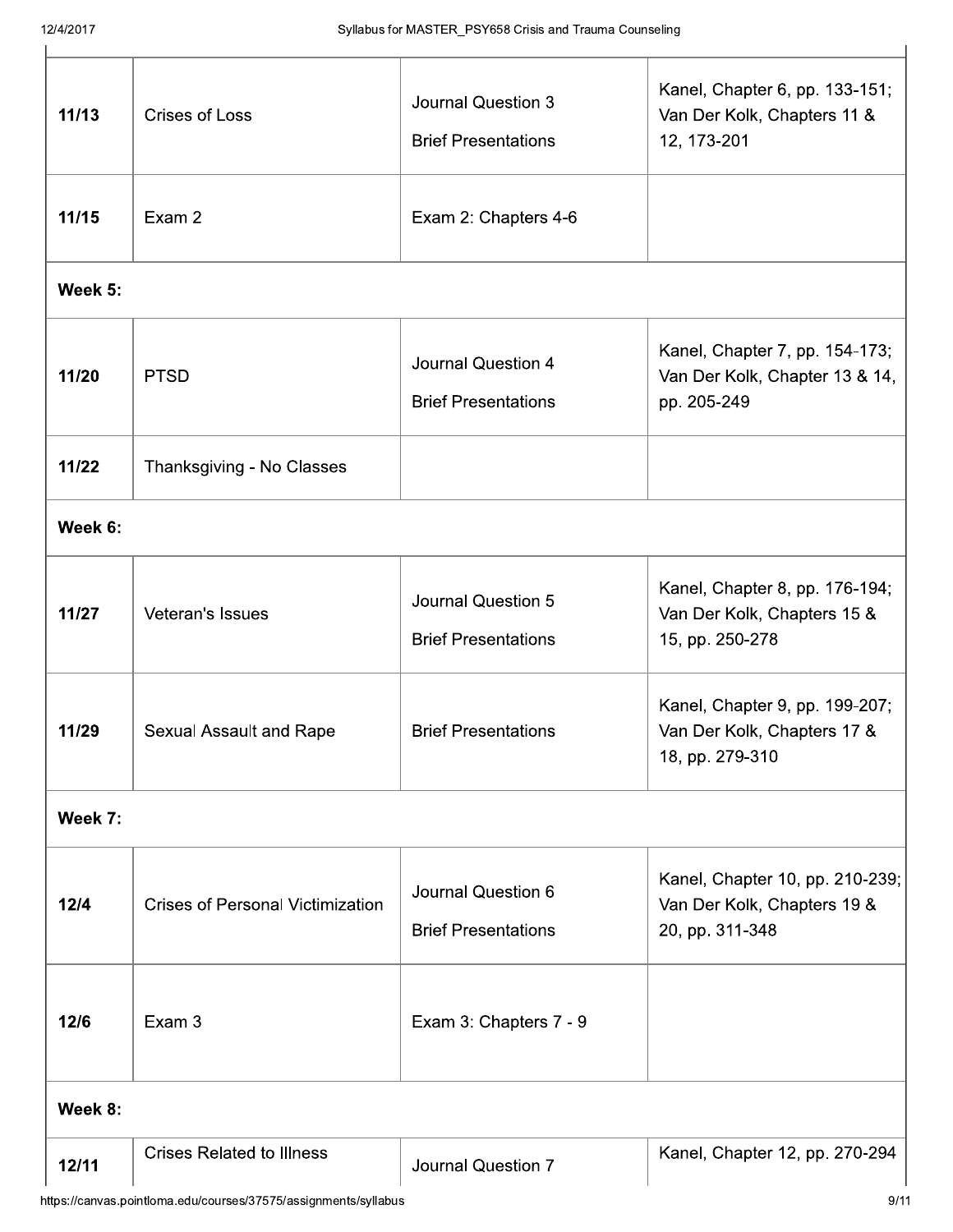| 12/4/2017 |                        | Syllabus for MASTER_PSY658 Crisis and Trauma Counseling |  |
|-----------|------------------------|---------------------------------------------------------|--|
|           |                        | <b>Brief Presentations</b>                              |  |
| 12/13     | Exam 4                 | Exam 4: Chapters 10 & 12<br>Reflection on Van Der Kolk  |  |
|           | <b>Course Summary:</b> |                                                         |  |

# Course Summary:

| <b>Date</b>      | <b>Details</b>                                                                                             |                |
|------------------|------------------------------------------------------------------------------------------------------------|----------------|
| Mon Oct 23, 2017 | <b>ACE Test</b><br>暨<br>(https://canvas.pointloma.edu/courses/37575/assignments/237242)                    | due by 11:59pm |
| Wed Oct 25, 2017 | <b>Journal Question 1</b><br> ≅⁄<br>(https://canvas.pointloma.edu/courses/37575/assignments/237246)        | due by 11:59pm |
| Wed Nov 1, 2017  | <b>Exam 1: Chapters 1-3</b><br>零<br>(https://canvas.pointloma.edu/courses/37575/assignments/237240)        | due by 11:59pm |
| Mon Nov 6, 2017  | <b>Journal Question 2</b><br>歐<br>(https://canvas.pointloma.edu/courses/37575/assignments/237247)          | due by 11:59pm |
| Mon Nov 13, 2017 | <b>Journal Question 3</b><br>零<br>(https://canvas.pointloma.edu/courses/37575/assignments/237248)          | due by 11:59pm |
| Wed Nov 15, 2017 | <u> <sub>Exam</sub> 2: Chapters 4-6</u><br>(https://canvas.pointloma.edu/courses/37575/assignments/237238) | due by 11:59pm |
| Sun Nov 19, 2017 | <b>Mid-Course Evaluation</b><br>駗<br>(https://canvas.pointloma.edu/courses/37575/assignments/237237)       | due by 11:59pm |
| Mon Nov 20, 2017 | 國<br><b>Journal Question 4</b><br>(https://canvas.pointloma.edu/courses/37575/assignments/237249)          | due by 11:59pm |
| Mon Nov 27, 2017 | <b>Journal Question 5</b><br> 診<br>(https://canvas.pointloma.edu/courses/37575/assignments/237250)         | due by 11:59pm |
| Mon Dec 4, 2017  | <b>Journal Question 6</b><br>國<br>(https://canvas.pointloma.edu/courses/37575/assignments/237251)          | due by 11:59pm |
| Wed Dec 6, 2017  | <b>Exam 3: Chapters 7-9</b><br> ≋⁄<br>(https://canvas.pointloma.edu/courses/37575/assignments/237239)      | due by 11:59pm |
| Mon Dec 11, 2017 | <b>Journal Question 7</b><br>歐<br>(https://canvas.pointloma.edu/courses/37575/assignments/237252)          | due by 11:59pm |
|                  | https://canvas.pointloma.edu/courses/37575/assignments/syllabus                                            | 10/11          |